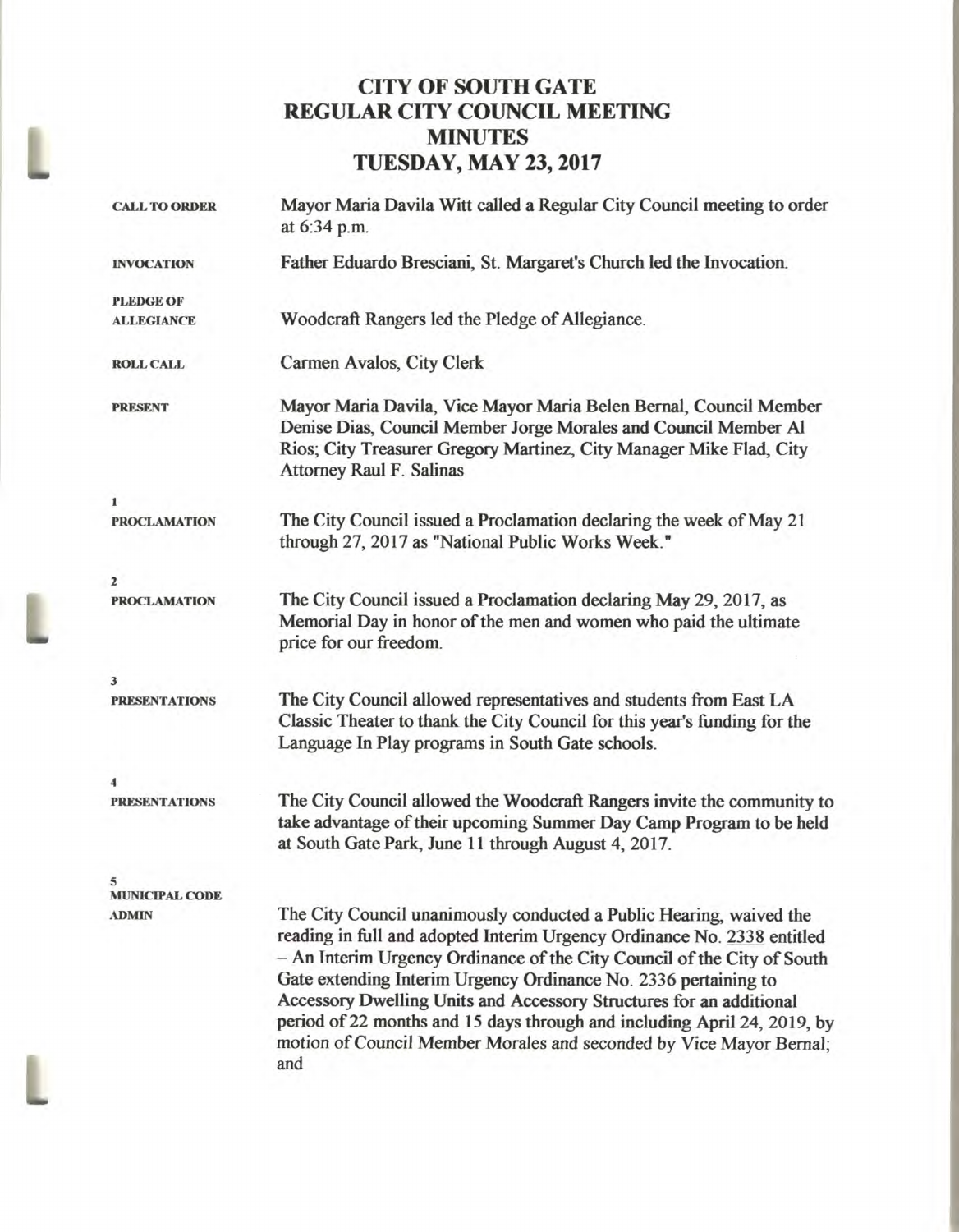| 5<br><b>MUNICIPAL CODE</b> |                                                                                                                                                                                                                                                                                                                                                                                   |
|----------------------------|-----------------------------------------------------------------------------------------------------------------------------------------------------------------------------------------------------------------------------------------------------------------------------------------------------------------------------------------------------------------------------------|
| <b>ADMIN CONT'D</b>        | Instructed staff to continue to analyze how the City should proceed<br>a.<br>in the regulation of Accessory Dwelling Units citywide.                                                                                                                                                                                                                                              |
| <b>PROPERTY USE</b>        |                                                                                                                                                                                                                                                                                                                                                                                   |
| <b>ADMIN/PERMITS</b>       | The City Council unanimously continued the Public Hearing to consider<br>approving a live entertainment permit for Sonsonate Grill, located at 8711<br>Long Beach Boulevard, with the conditions listed in this report, or such<br>conditions as may be approved by the City Council, in a form acceptable<br>to the City Attorney, to the City Council meeting of June 27, 2017. |
| $\overline{7}$             |                                                                                                                                                                                                                                                                                                                                                                                   |
| <b>BUDGET ADMIN</b>        | The City Council unanimously heard additional presentations on the<br>proposed Fiscal Year 2017/18 Municipal Budget from the City Clerk, City<br>Manager, Director of Administrative Services, Director of Public Works<br>and Director of Community Development, by motion of Council Member<br>Morales and seconded by Vice Mayor Bernal; and                                   |
|                            | Opened the Public Hearing, take public testimony and close the<br>a.<br>Public Hearing; and                                                                                                                                                                                                                                                                                       |
|                            | b.<br>Approved the personnel changes as described in this Agenda Bill;<br>and                                                                                                                                                                                                                                                                                                     |
|                            | Adopted Resolution No. $7763$ entitled – Resolution of the City<br>C.<br>Council of the City of South Gate approving the Municipal Budget<br>for Fiscal Year 2017/18.                                                                                                                                                                                                             |
| <b>RECESS</b>              | The City Council recessed at 8:32 p.m., and reconvened at 8:41 p.m., with<br>all Members of Council present.                                                                                                                                                                                                                                                                      |
| <b>COMMENTS FROM</b>       |                                                                                                                                                                                                                                                                                                                                                                                   |
| <b>THE AUDIENCE</b>        | Juliano Jarquin, 10606 McNerney Avenue stated that a flag program will<br>be implemented at the South Gate High School to educate students and<br>community members to evaluate air quality. The monitors that evaluate<br>air quality are in the City of Diamond Bar.                                                                                                            |
|                            | Mr. Jarquin mentioned an event scheduled for October $7th$ dealing with<br>patriotism, as well as, heritage. The event is called "Celebracion de<br>Comunidad y Cultura el Pasado y el Futuro." It is intentionally in Spanish<br>because it is not about the Benjamin's and dollars. We will be celebrating<br>"Dia de los Muertos."                                             |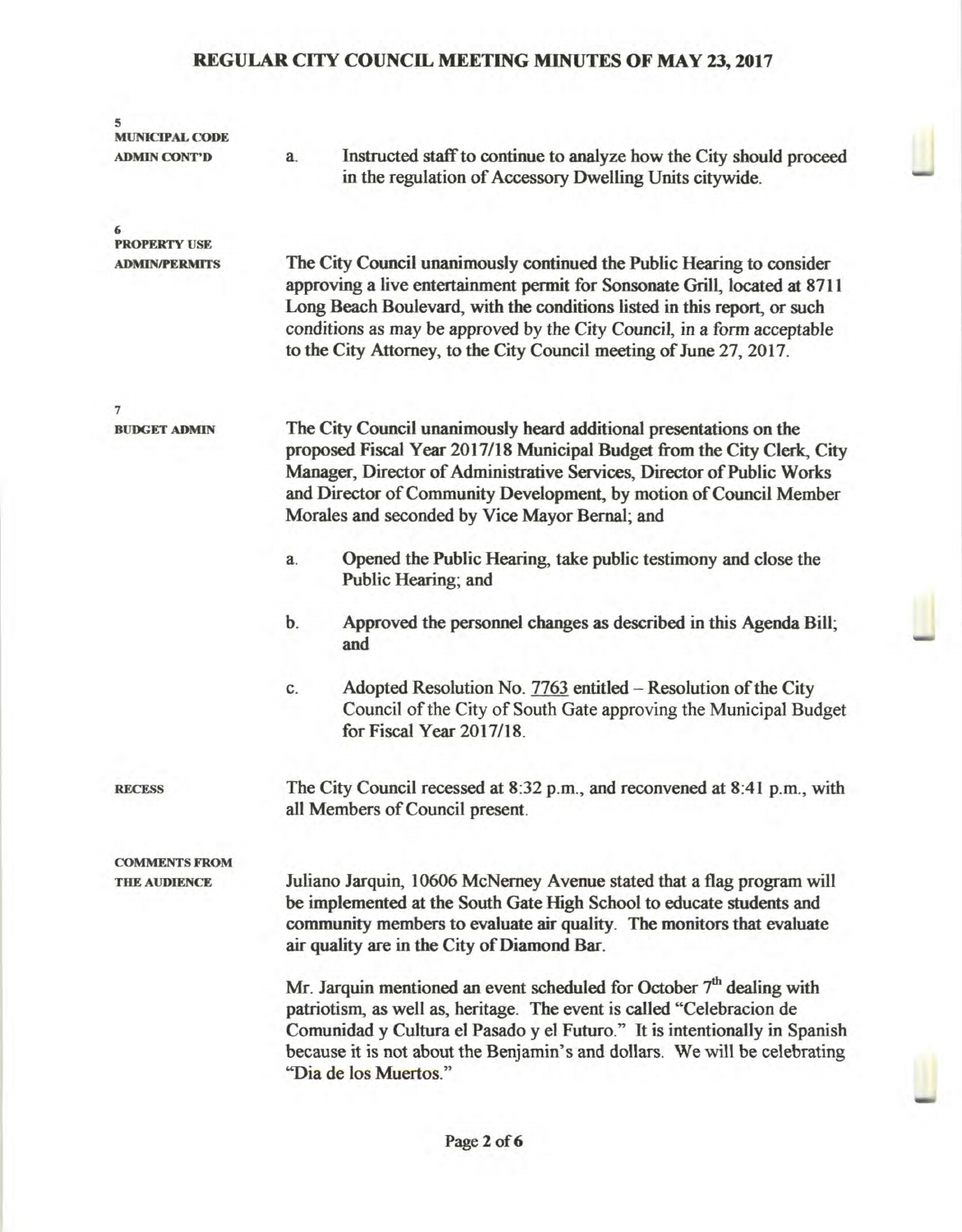#### **REPORTS AND COMMENTS**

**FROM CITY OFFICIALS Mayor Davila asked if any staff members have anything to report.** 

**Council Member Diaz attended the Contract Cities meeting with Council Member Morales and City Manager Flad. She learned more about Measure M and Crisis Communication with Constituents.** 

**Council Member Diaz along with Council Member Rios and Mayor Davila attended Principal Jauregui's invitation from Legacy International to hear the stories from the high students.** 

**Council Member Rios attended the Youth Commission's scholarship affair yesterday.** 

**Council Member Morales attended the California Contract Cities and was sworn in as the Vice President of the organization. He met with the Executive Director of the San Gabriel Lower LA River's and Mountains Conservancy, as he was appointed to the RMC by the governor.** 

**Vice Mayor Bernal attended the HUB Cities meeting last Thursday. Last month she reported that HUB Cities had been awarded a contract with the County, however, since then a few people appealed the decision. She acknowledged the Parks Department for the 5k that took place a couple of Saturday's ago and the Police Department for always keeping Council informed of activities in the community.** 

**Mayor Davila attended the County Sanitation meeting and stated that the transfer station will remain opened. The Vector Control is working on informing swimming pool owners to keep them clean.** 

**CONSENT CALENDAR Agenda Items 8, 9, 10, 11, 12, 13, 14, 15, and 16 were unanimously approved** by motion of Council Member Morales and seconded by Mayor Davila.

 $\mathbf{R}$ 

L

**RISK MANAGEMENT The City Council unanimously adopted Resolution No. 7764 entitled — A Resolution of the City Council of the City of South Gate appointing City Council Member Denise Diaz to serve as the City's delegate and Deputy Director of Administrative Services/Human Resources & Risk Management Nellie Cobos to serve as the City's alternate delegate to the Governing Board of the Independent Cities Risk Management Authority, during consideration of the Consent Calendar.**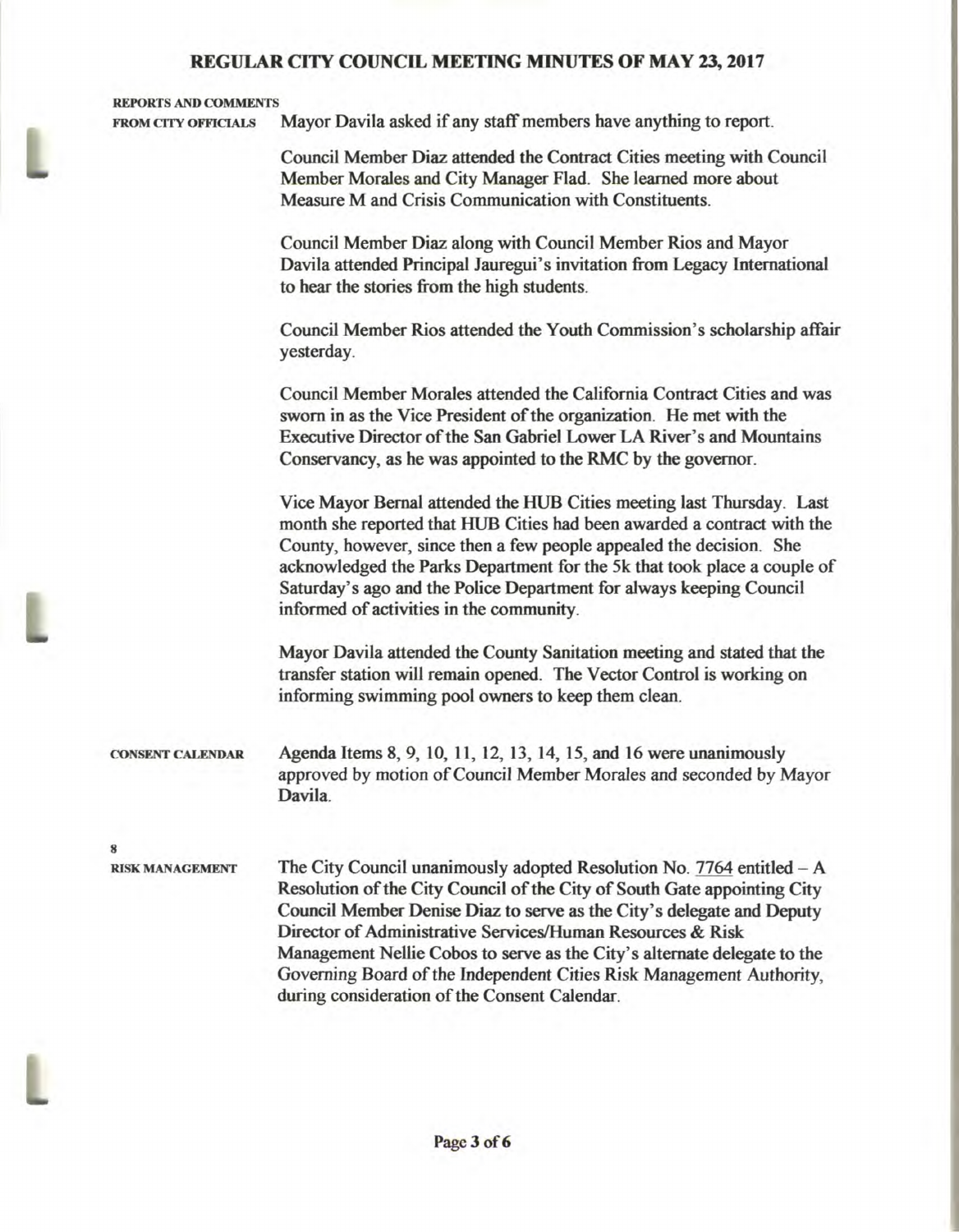| 9                    |                                                                                                                                                                                                                                                                                                                                                                                                                                                                                              |
|----------------------|----------------------------------------------------------------------------------------------------------------------------------------------------------------------------------------------------------------------------------------------------------------------------------------------------------------------------------------------------------------------------------------------------------------------------------------------------------------------------------------------|
| PERSONNEL ADMIN      | The City Council unanimously adopted Resolution No. 7765 entitled - A<br>Resolution of the City Council of the City of South Gate amending<br>Section 4.14 (Training Pay) of Resolution No. 6454 (Salary Resolution<br>and Position Classification Plan) to add the Police Records Specialist<br>position to the list of positions that qualify for training pay, during<br>consideration of the Consent Calendar.                                                                           |
| 10<br>TRANSPORTATION |                                                                                                                                                                                                                                                                                                                                                                                                                                                                                              |
| <b>SERVICES</b>      | The City Council unanimously adopted Resolution No. 7766 entitled - A<br>Resolution of the City Council of the City of South Gate, California,<br>authorizing the Director of Parks & Recreation to submit a grant<br>application for Fiscal Year 2017 Solicitation for Proposals Section 5310,<br>Section 5316 and Section 5317 (JARC) for the enhancement/improvement<br>of the existing fixed route transit program within the City, during<br>consideration of the Consent Calendar; and |
|                      | Appropriated \$81,000 of Prop A Transit Funds (221-480-33-9000)<br>a.<br>to cover the City's 15% match requirement; and                                                                                                                                                                                                                                                                                                                                                                      |
|                      | b.<br>Authorized the Director of Parks & Recreation to execute, on<br>behalf of the City, all documents required to apply for, accept and<br>implement said Grant in a form acceptable to<br>the City Attorney.                                                                                                                                                                                                                                                                              |
| 11                   |                                                                                                                                                                                                                                                                                                                                                                                                                                                                                              |
| <b>WATER</b>         | The City Council unanimously approved Amendment No. 1 to Contract<br>No. 3198, Subrecipient Agreement with the Los Angeles Gateway Region<br>Integrated Water Management Joint Powers Authority to receive<br>additional grant funds in the amount of \$76,153 from the WaterSMART<br>and Energy Efficiency (WSEE) Grant Program to offset project costs for<br>the AMR Meter Replacement Project, during consideration of the Consent<br>Calendar; and                                      |
|                      | Appropriated \$76,153 in WSEE Grant Funds to the AMR Meter<br>a.<br>Replacement, City Project No. 573-WTR, (Account No. 411-731-<br>71-9554); and                                                                                                                                                                                                                                                                                                                                            |
|                      |                                                                                                                                                                                                                                                                                                                                                                                                                                                                                              |

**b. Authorized the Mayor to execute Amendment No. 1 in a form acceptable to the City Attorney.**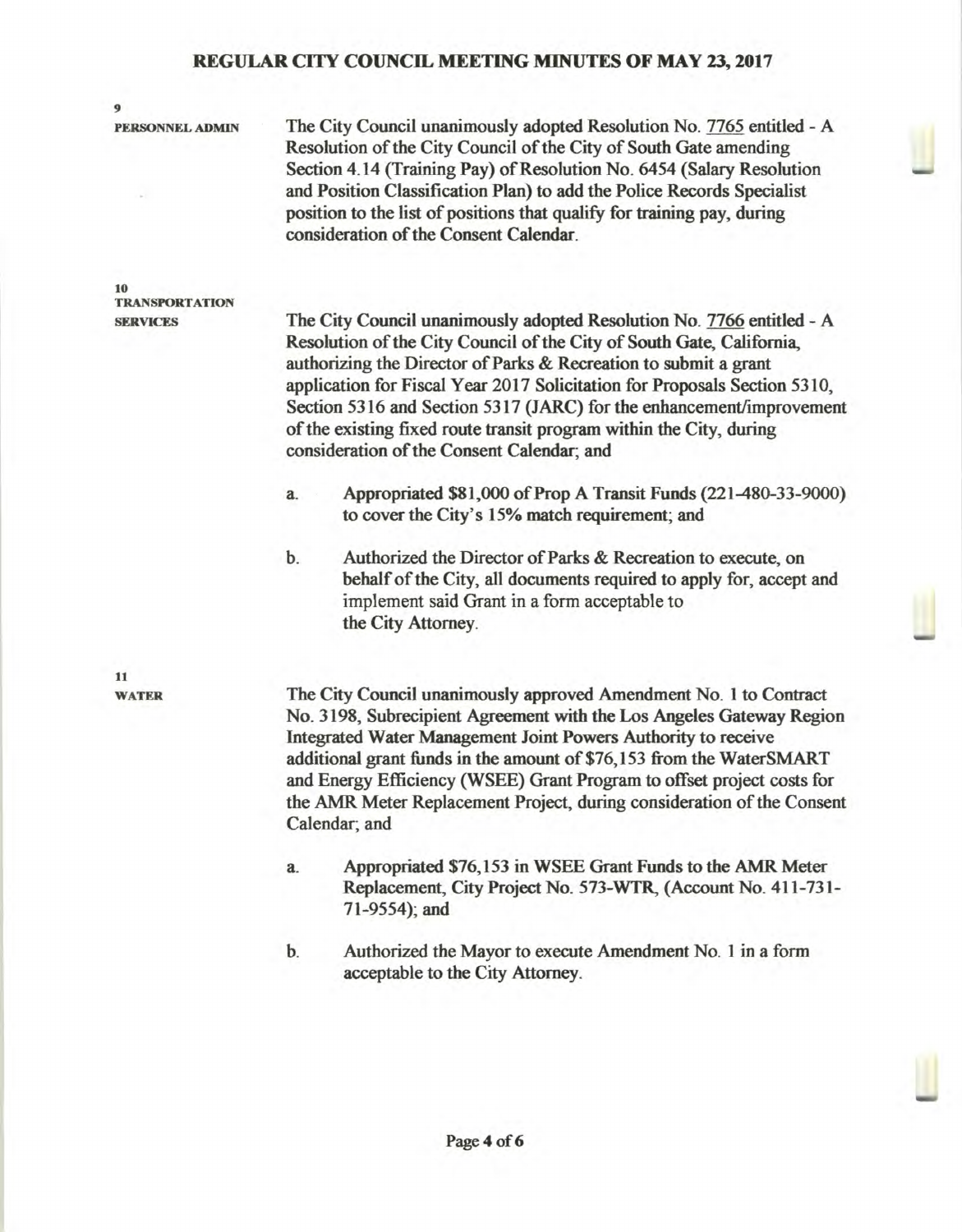### **12 STREETS/SIDEWALKS/**

**LANDSCAPING** The City Council unanimously approved Amendment No. 2 to Contract No. 2807 with Ron's Maintenance, Inc., extending the contract term for one additional year to provide maintenance services of storm drain catch basins in Fiscal Year 2017/18, in an amount not to exceed \$100,500, during consideration of the Consent Calendar; and

> a. Authorized the Mayor to execute Amendment No. 2 in a form acceptable to the City Attorney.

**13 TRANSPORTATION** 

**PLANNING/ADMIN** The City Council unanimously approved Amendment No. 2 to Contract No. 3140 with Biggs Cardosa Associates, Inc., to provide additional construction management and design support services through the completion of construction of the Firestone Boulevard Bridge Widening over the Los Angeles River, Phase IV; Federal Project No. HP21L-5257 (016), City Project No. 354-ST, in an amount not to exceed \$247,873, during consideration of the Consent Calendar; and

> a. Authorized the Mayor to execute Amendment No. 2 in a form acceptable to the City Attorney.

**WATER** The City Council unanimously approved an Agreement (Contract No. 3325) with W.A. Rasic Construction Company, Inc., for on-call construction services for as-needed emergency repairs to the municipal water and sanitary sewer systems, for a two-year term, in an amount notto-exceed \$100,000, during consideration of the Consent Calendar; and

> a. Authorized the Mayor to execute the Agreement in a form acceptable to the City Attorney.

**15** 

**POLITICAL SUPPORT** The City Council unanimously authorized the Mayor to execute a letter in opposition of AB 1250 (Jones-Sawyer), which would require stricter rules related to service contracts, during consideration of the Consent Calendar.

**16** 

**14** 

**MINUTES** The City Council unanimously approved the Special Meeting minutes of April 6, 2017 and April 28, 2017, during consideration of the Consent Calendar; and

a. The Special and Regular Meeting minutes of April 25, 2017.